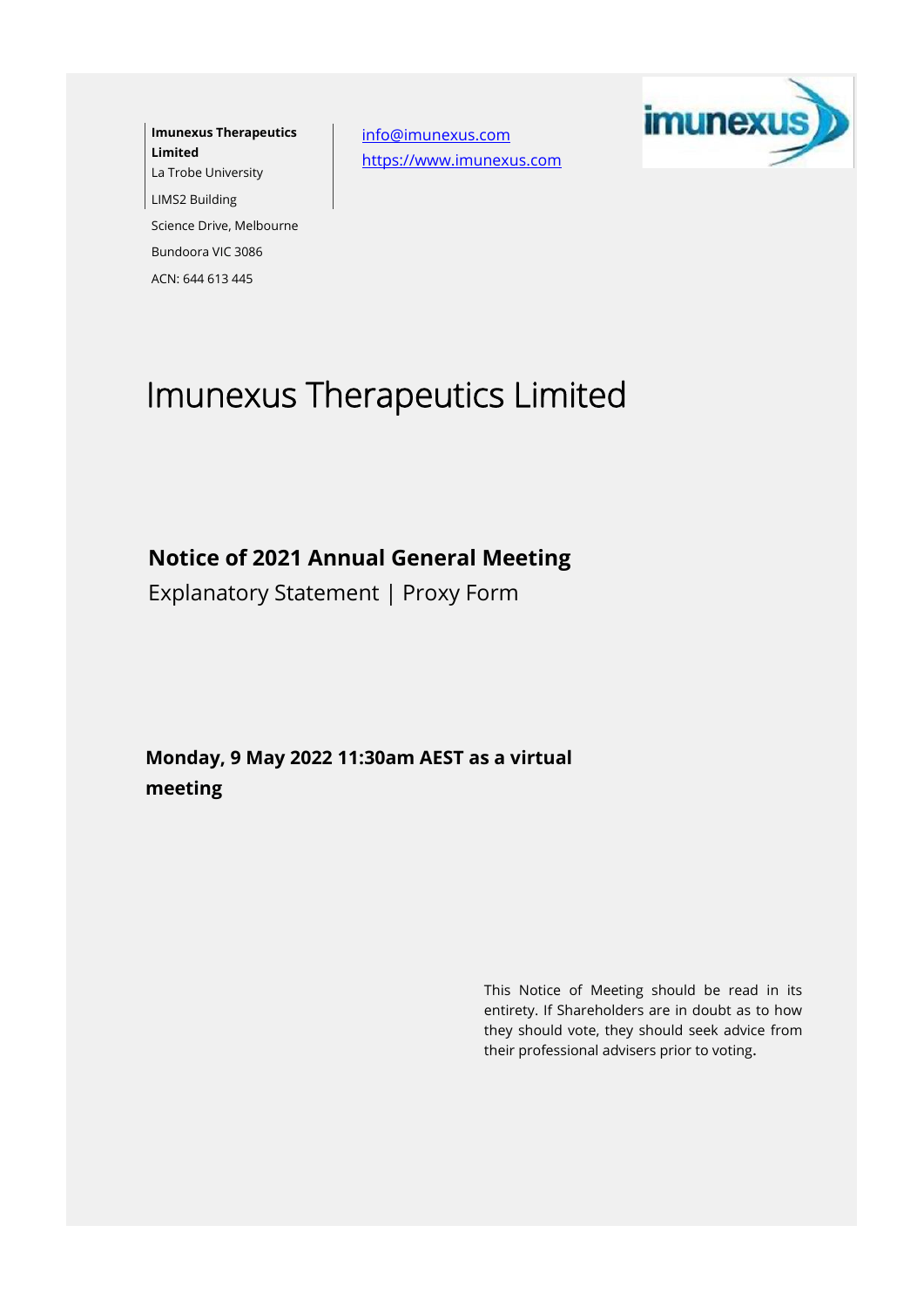# Contents

| Venue and Voting Information                              | $\mathcal{P}$ |
|-----------------------------------------------------------|---------------|
| Notice of Annual General Meeting - Agenda and Resolutions | 5             |
| Notice of Annual General Meeting - Explanatory Statement  | 7             |
| Glossary                                                  | 10            |
| Annexure A - Nomination of Auditor                        | 11            |
| Proxy Form                                                | Attached      |

#### **Important Information for Shareholders about the Company's 2021 AGM**

Due to the ongoing COVID-19 pandemic, the meeting will be held virtually via a webinar conferencing facility. If you are a Shareholder who wishes to attend and participate in the virtual meeting, please register in advance as per the instructions outlined in this Notice of Meeting. Shareholders are strongly encouraged to lodge their completed proxy forms in accordance with the instructions in this Notice of Meeting.

Based on the relief measures (to meet regulatory requirement under the Corporations Act 2001) included in the recently enacted Corporations Amendment (Meetings and Documents) Act 2021 (Cth), the Company will hold the Meeting virtually, it intends to conduct a poll on the resolutions set out in the Notice incorporating the proxies filed prior to the Meeting and no hard copy of the Notice of Annual General Meeting and Explanatory Memorandum will be circulated. The Notice of Meeting has been given to those entitled to receive by use of one or more technologies. The Notice of Meeting is also available on the Company's website [https://www.imunexus.com.](https://www.imunexus.com/)

Shareholders are strongly encouraged to submit their proxies as early as possible and in any event prior to the cut-off for proxy voting as set out in the Notice.

## Venue and Voting Information

The Annual General Meeting of the Shareholders to which this Notice of Meeting relates will be held at 11:30am AEST on Monday, 9 May 2022 as a **virtual meeting**.

If you wish to virtually attend the AGM (which will be broadcast as a live webinar), please **preregister** in advance for the virtual meeting here:

*[https://us02web.zoom.us/webinar/register/WN\\_Z5X74tYoTiqH07vw-OHwTg](https://aus01.safelinks.protection.outlook.com/?url=https%3A%2F%2Fus02web.zoom.us%2Fwebinar%2Fregister%2FWN_Z5X74tYoTiqH07vw-OHwTg&data=04%7C01%7C%7C8fb5390eea104a7c824708da18346e4f%7C7e4a842150524163990092bf44244322%7C0%7C0%7C637848910729766221%7CUnknown%7CTWFpbGZsb3d8eyJWIjoiMC4wLjAwMDAiLCJQIjoiV2luMzIiLCJBTiI6Ik1haWwiLCJXVCI6Mn0%3D%7C3000&sdata=C38Q4Nx1atIpqOQt4GWxydjXEJinFeag6W%2FctHgNa8Y%3D&reserved=0)*

After registering, you will receive a confirmation containing information on how to attend the virtual meeting on the day of the AGM.

Shareholders will be able to vote (see the "Voting virtually at the Meeting" section of this Notice of Meeting below) and ask questions at the virtual meeting.

Shareholders are also encouraged to submit questions in advance of the Meeting to the Company.

Questions must be submitted in writing to Chris Elliot, Company Secretary at info@imunexus.com at least 48 hours before the AGM.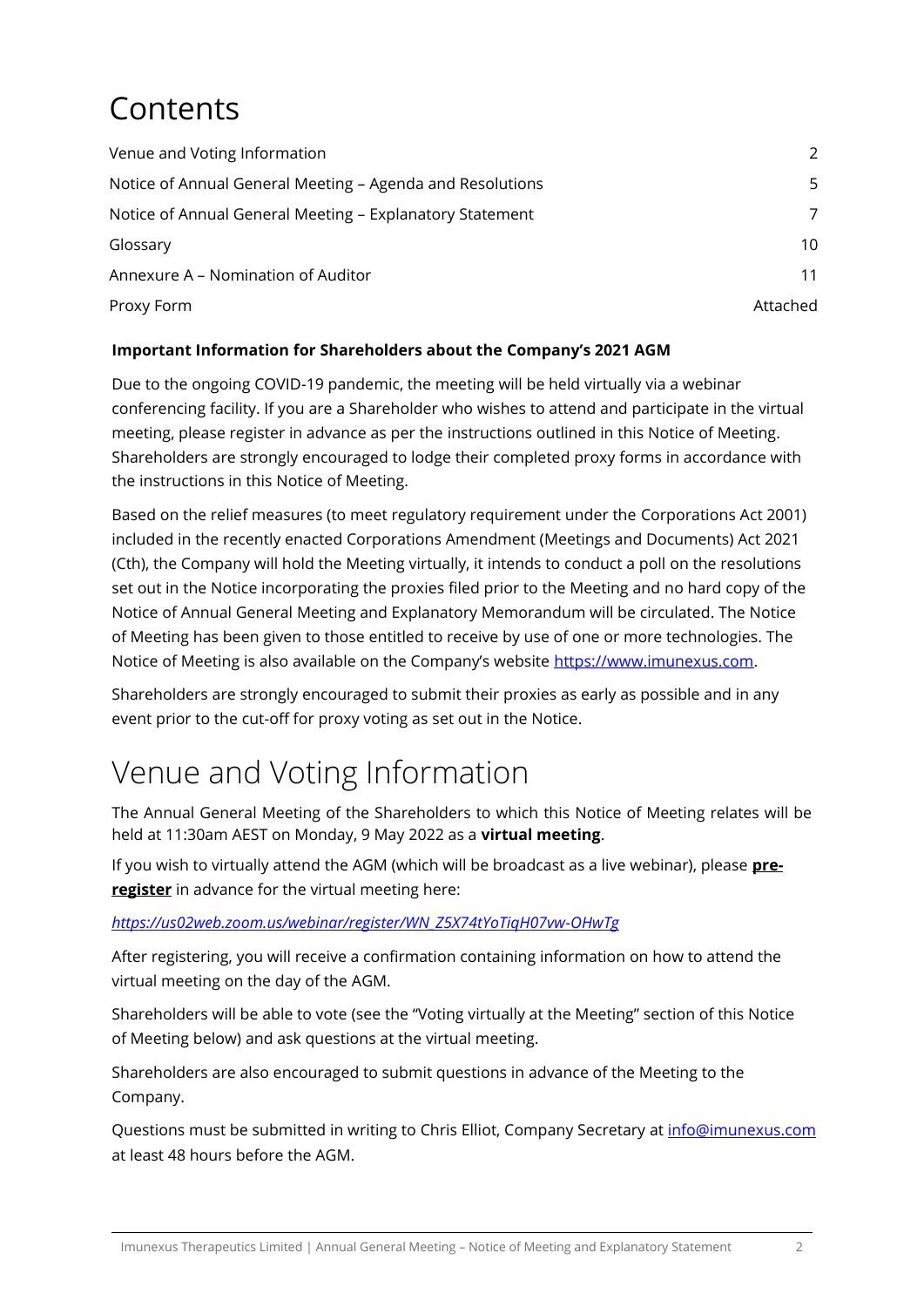The Company will also provide Shareholders with the opportunity to ask questions during the Meeting in respect to the formal items of business as well as general questions in respect to the Company and its business.

### Your vote is important

The business of the Annual General Meeting affects your shareholding and your vote is important.

### Voting virtually at the Meeting

Shareholders who wish to vote virtually on the day of the AGM will need to login to the online meeting platform powered by Automic.

Shareholders who do not have an account with Automic are strongly encouraged to register for an account **as soon as possible and well in advance of the Meeting** to avoid any delays on the day of the Meeting. An account can be created via the following link [investor.automic.com.au](https://investor.automic.com.au/) and then clicking on "**register**" and following the prompts. Shareholders will require their holder number (Securityholder Reference Number (SRN) or Holder Identification Number (HIN)) to create an account with Automic.

To access the virtual meeting on the day:

- 1. Open your internet browser and go to [investor.automic.com.au](https://investor.automic.com.au/)
- 2. Login with your username and password or click "**register**" if you haven't already created an account. **Shareholders are encouraged to create an account prior to the start of the meeting to ensure there is no delay in attending the virtual meeting**
- 3. After logging in, a banner will display at the bottom of your screen to indicate that the meeting is open for registration, click on "**Register**" when this appears. Alternatively, click on "**Meetings**" on the left-hand menu bar to access registration.
- 4. Click on "**Register**" and follow the steps
- 5. Once the Chair of the Meeting has declared the poll open for voting click on "Refresh" to be taken to the voting screen
- 6. Select your voting direction and click "confirm" to submit your vote. Note that you cannot amend your vote after it has been submitted

For further information on the live voting process please see the **Registration and Voting Guide**  at <https://www.automicgroup.com.au/virtual-agms/>

### Voting by proxy

To vote by proxy, please use one of the following methods:

| <b>Online</b> | Lodge the Proxy Form online at https://investor.automic.com.au/#/loginsah by<br>following the instructions: Login to the Automic website using the holding details as<br>shown on the Proxy Form. Click on 'View Meetings' - 'Vote'. To use the online<br>lodgement facility, Shareholders will need their holder number (Securityholder<br>Reference Number (SRN) or Holder Identification Number (HIN)) as shown on the<br>front of the Proxy Form.<br>For further information on the online proxy lodgement process please see the<br>Online Proxy Lodgement Guide at https://www.automicgroup.com.au/virtual-<br>agms/ |
|---------------|----------------------------------------------------------------------------------------------------------------------------------------------------------------------------------------------------------------------------------------------------------------------------------------------------------------------------------------------------------------------------------------------------------------------------------------------------------------------------------------------------------------------------------------------------------------------------------------------------------------------------|
| By post       | Automic, GPO Box 5193, Sydney NSW 2001                                                                                                                                                                                                                                                                                                                                                                                                                                                                                                                                                                                     |
| By hand       | Automic, Level 5, 126 Phillip Street, Sydney NSW 2000                                                                                                                                                                                                                                                                                                                                                                                                                                                                                                                                                                      |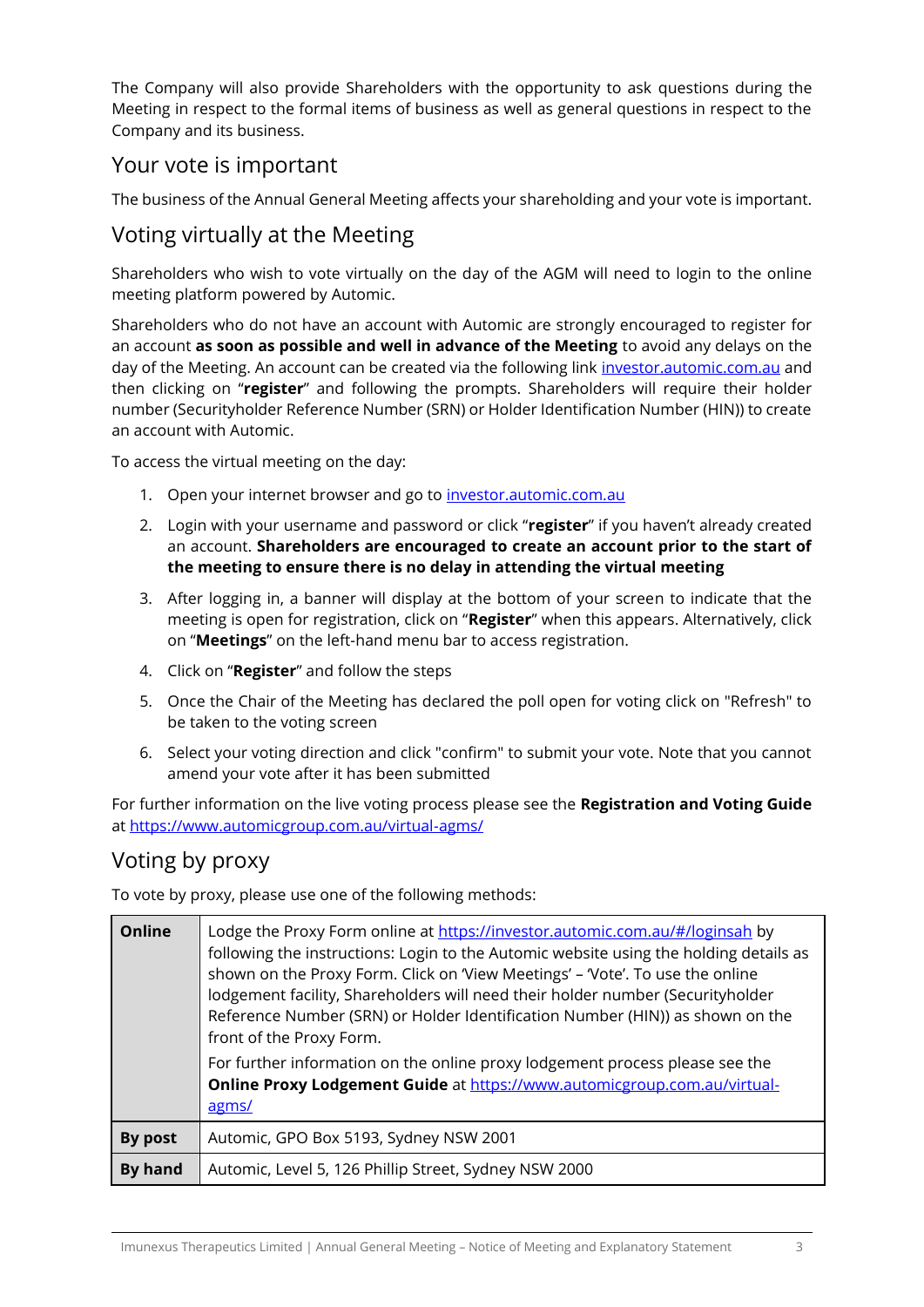Your Proxy instruction must be received not later than 48 hours before the commencement of the Meeting. **Proxy Forms received later than this time will be invalid.**

### Power of Attorney

If the proxy form is signed under a power of attorney on behalf of a shareholder, then the attorney must make sure that either the original power of attorney or a certified copy is sent with the proxy form, unless the power of attorney has already provided it to the Share Registry.

### Corporate Representatives

If a representative of a corporate shareholder or a corporate proxy will be attending the Meeting, the representative should provide the Share Registry with adequate evidence of their appointment, unless this has previously been provided to the Share Registry.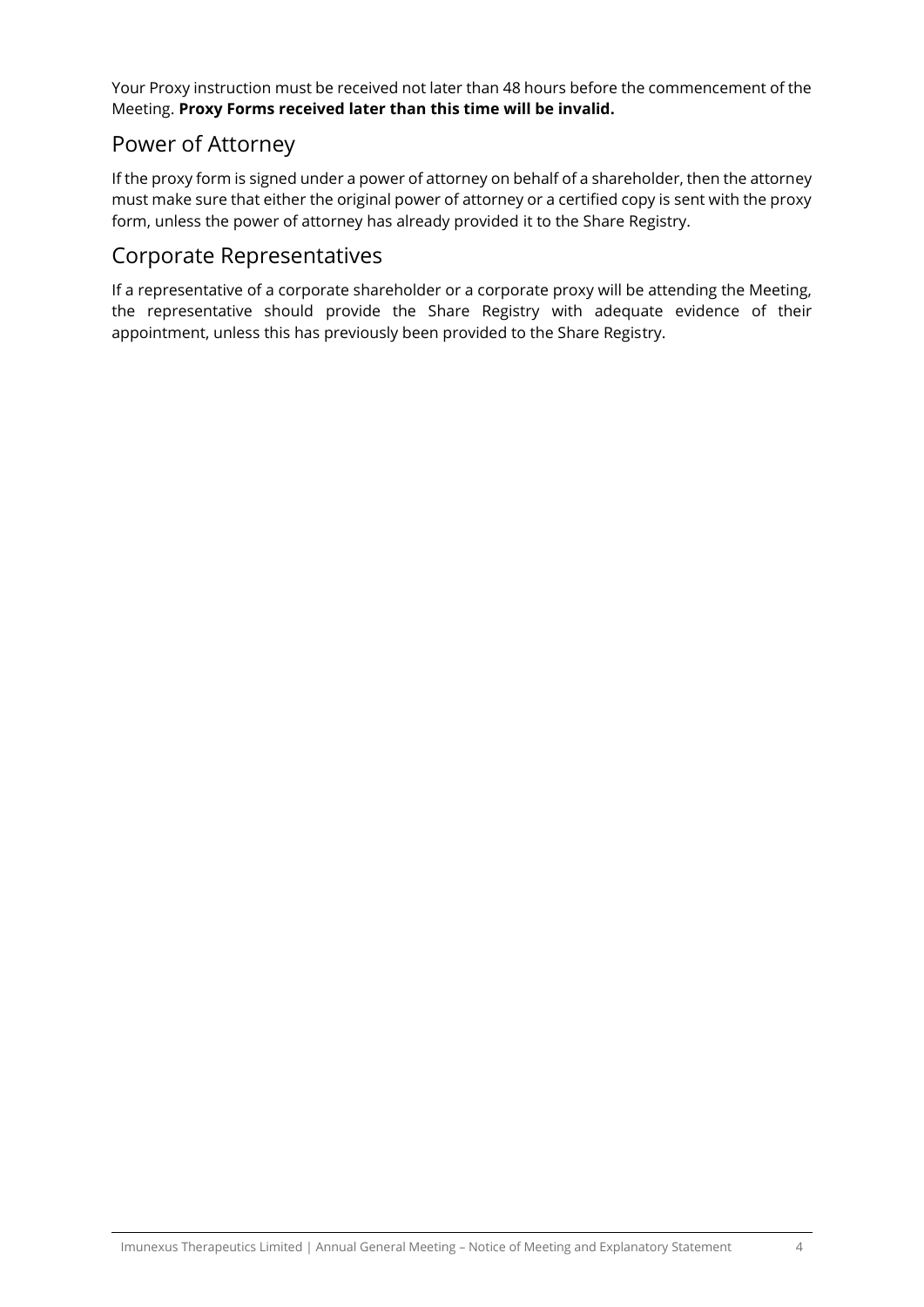# Notice of Annual General Meeting

Notice is hereby given that an Annual General Meeting of Shareholders of Imunexus Therapeutics Limited ACN 644 613 445 will be held at 11:30am AEST on Monday, 9 May 2022 as a **virtual meeting (Meeting)**.

The Explanatory Statement to this Notice of Meeting provides additional information on matters to be considered at the Annual General Meeting. The Explanatory Statement and the Proxy Form forms part of this Notice of Meeting.

The Directors have determined pursuant to Regulation 7.11.37 of the *Corporations Regulations 2001* (Cth) that the persons eligible to vote at the Annual General Meeting are those who are registered Shareholders at 11:30am AEST on Saturday, 7 May 2022.

Terms and abbreviations used in this Notice of Meeting and Explanatory Statement are defined in the Glossary.

# Agenda

## **Ordinary business**

### Financial statements and reports

*"To receive and to consider the Annual Financial Report of the Company for the financial year ended 30 June 2021 together with the declaration of the Directors, the Directors' Report, and the Auditor's Report for that financial year."*

**Note**: This item of ordinary business is **for discussion only and is not a resolution**.

Pursuant to the Corporations Act, Shareholders will be given a reasonable opportunity at the Meeting to ask questions about, or make comments in relation to, each of the aforementioned reports during consideration of these items.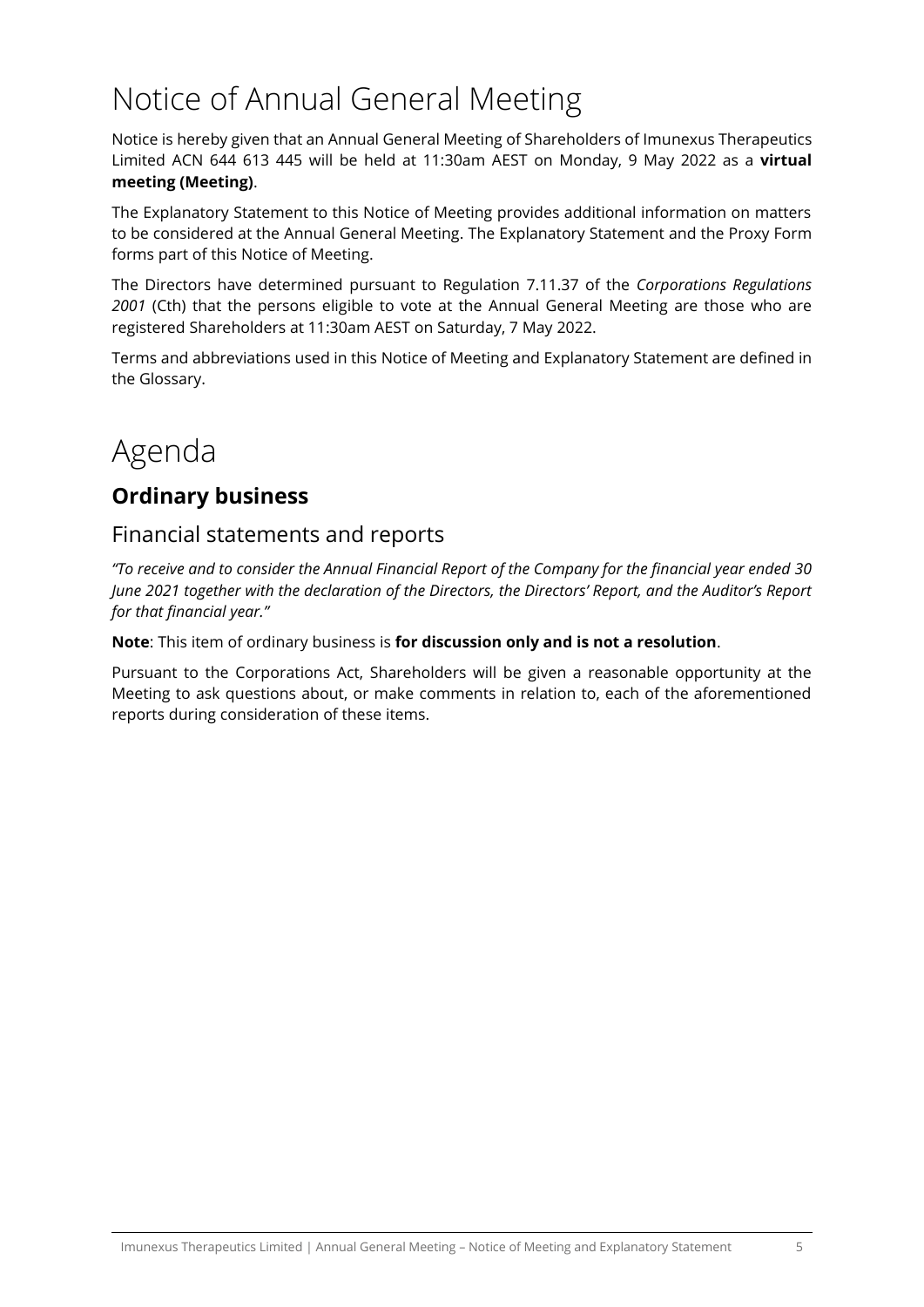## Resolutions

### **Election of Directors**

### <span id="page-5-0"></span>1. **Resolution [1](#page-5-0)** – Election of Philippa Lewis

To consider and, if thought fit, to pass the following resolution as an **Ordinary Resolution**:

*"To elect Philippa Lewis who was appointed by the Board as a director of the Company on 24 September 2020 and being eligible, offers herself for election by Shareholders pursuant to clause 13.1 of the Company's Constitution."*

### **2. Resolution 2 –** Election of Donald Brumley as a Director of the Company

To consider and, if thought fit, to pass the following resolution as an **Ordinary Resolution**:

*"To elect Donald Brumley who was appointed by the Board as a director of the Company on 24 September 2020 and being eligible, offers himself for election by Shareholders pursuant to clause 13.1 of the Company's Constitution."*

### **3. Resolution 3 –** Election of John Gaffney as a Director of the Company

To consider and, if thought fit, to pass the following resolution as an **Ordinary Resolution**:

*"To elect John Gaffney who was appointed by the Board as a director of the Company on 24 September 2020 and being eligible, offers himself for election by Shareholders pursuant to clause 13.1 of the Company's Constitution."*

### **Appointment of Auditor**

### **4. Resolution 4 -** Appointment of auditor

To consider and, if thought fit, to pass, the following resolution as an **Ordinary Resolution**:

*"That pursuant to section 327B of the Corporations Act 2001 (Cth) and for all other purposes, BDO Audit Pty Ltd ABN 33 134 022 870 (BDO) having consented to act, be appointed as the Company's auditors effective from the close of this Annual General Meeting"*

### **BY ORDER OF THE BOARD**

Chris Elliot Company Secretary Friday, 8 April 2022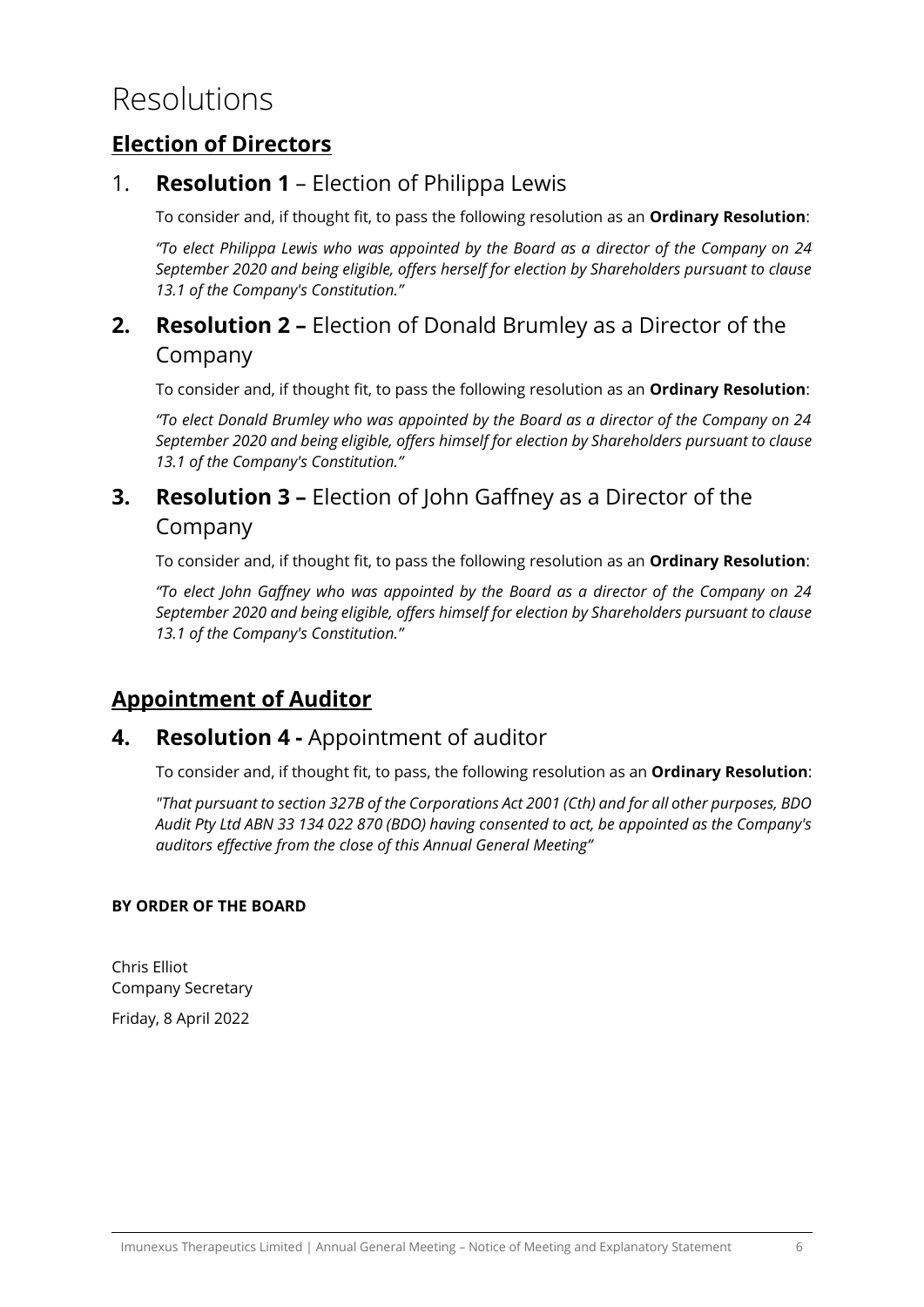# Explanatory Statement

This Explanatory Statement has been prepared for the information of the Shareholders in connection with the business to be conducted at the Annual General Meeting to be held at 11:30am AEST on Monday, 9 May 2022 as a **virtual meeting**.

The purpose of this Explanatory Statement is to provide information which the Directors believe to be material to Shareholders in deciding whether or not to pass the Resolutions in the Notice of Meeting.

If you are in any doubt about what to do in relation to the Resolutions contemplated in the Notice of Meeting and this Explanatory Statement, it is recommended that you seek advice from an accountant, solicitor or other professional advisor.

Full details of the business to be considered at the Annual General Meeting are set out below.

## Agenda

## **Ordinary business**

### Financial statements and reports

In accordance with the Constitution and the Corporations Act, the business of the Annual General Meeting will include receipt and consideration of the Annual Financial Report of the Company for the financial year ended 30 June 2021 together with the declaration of the Directors, the Director's Report, the Remuneration Report and the Auditor's Report.

In accordance with the amendments to the Corporations Act, the Company is no longer required to provide a hard copy of the Company's Annual Financial Report to Shareholders unless a Shareholder has specifically elected to receive a printed copy.

Whilst the Company will not provide a hard copy of the Company's Annual Financial Report unless specifically requested to do so, Shareholders may view the Company Annual Financial Report on its website a[t https://www.imunexus.com](https://www.imunexus.com/)

No resolution is required for this item, but Shareholders will be given the opportunity to ask questions and to make comments on the management and performance of the Company.

The Company's auditor will be present at the Meeting. During the discussion of this item, the auditor will be available to answer questions on the:

- Conduct of the audit:
- Preparation and content of the Auditor's Report;
- Accounting policies adopted by the Company in relation to the preparation of the financial statements; and
- Independence of the auditor in relation to the conduct of the audit.

### **Written questions of the auditor**

If you would like to submit a written question about the content of the Auditor's Report or the conduct of the audit of the Annual Financial Report of the Company's auditor, please send your question to the Company Secretary. A list of qualifying questions will be made available at the Meeting.

Please note that all written questions must be received at least five business days before the Meeting, which is by 2 May 2022.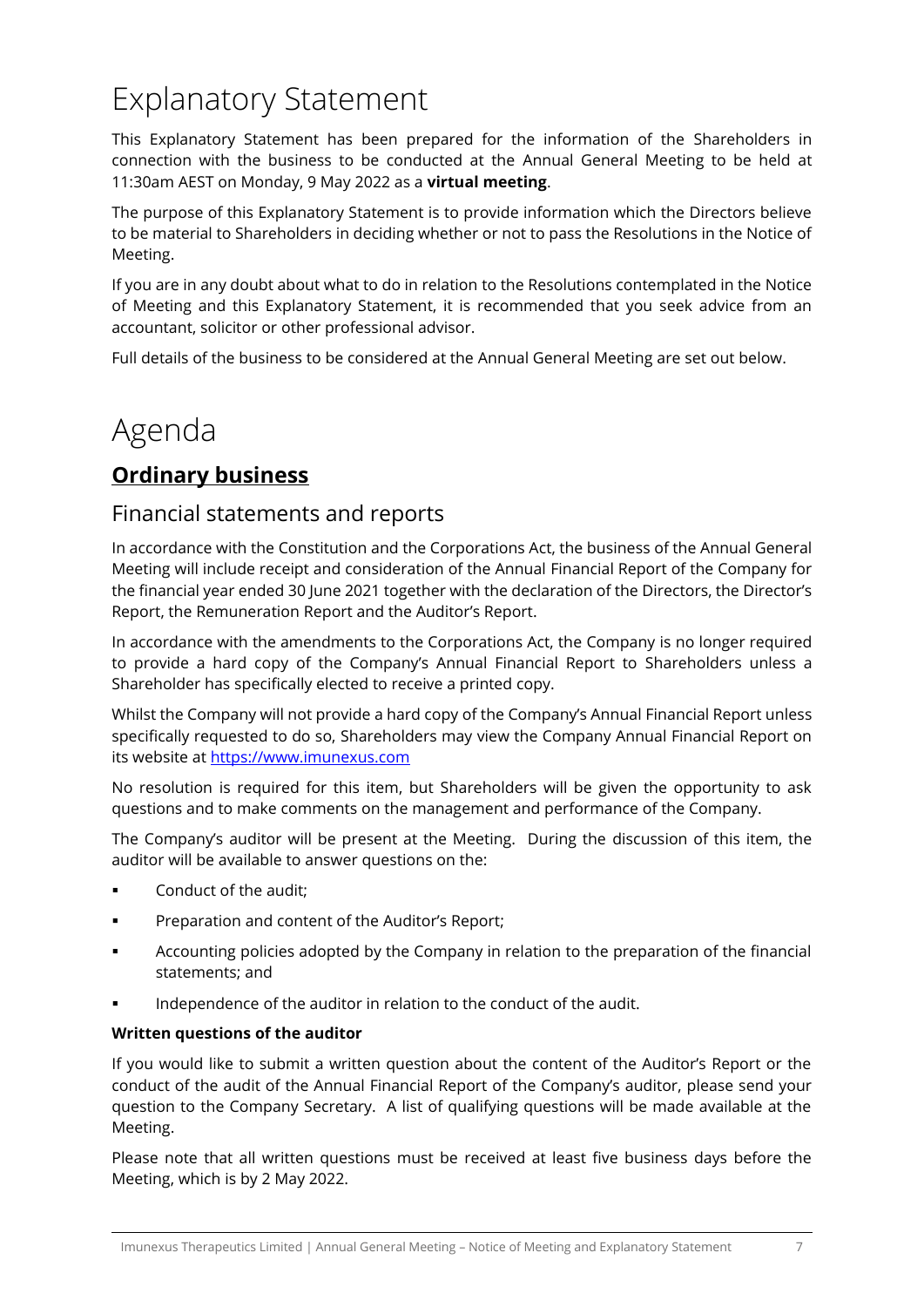## Resolutions

## **Election of Directors**

### **Resolution 1** – Election of Philippa Lewis as Director

Philippa Lewis was appointed as a Director by the Board to fill a casual vacancy on 24 September 2020. The Company has not to date held an annual general meeting and her appointment has not been put to shareholder vote. In accordance with the Company's Constitution, Philippa is eligible and seeks election as a director of the Company.

Philippa Lewis (IPC Canada, MTAA, GAICD) is a Professional Company Director, Chairperson and Chief Executive with expertise in the Medtech, Biotech, Digital and Artificial Intelligence sectors. Philippa has extensive global, commercial and corporate engagement with demonstrated success. Founding over ten start-ups she has led local and North American IPOs, reverse mergers, complex M&A transactions, strategic capital management and multilateral joint ventures within North America, Europe, China and Australia.

Philippa was nominated as Zurich Business Leader of the Year and Telstra Business Woman of the Year and is currently an official company mentor for the Australian Technology Competition as well as an appointed grants assessor for the NSW Government Medtech and Pharma Growth Centre.

Philippa is a Graduate of the Australian Institute of Company Directors, The Institute of Public Companies Canada via Simon Fraser University, and The Adelaide University in respect of Legal Arbitration and is a member of the Australian Institute of Company Directors, The MTAA, The Institute of Arbitrators and Mediators and The Resolution Institute.

#### **Directors' recommendation**

The Directors (excluding Philippa Lewis) recommend that Shareholders vote for this Resolution.

### **Resolution 2** – Election of Donald Brumley as Director

Donald Brumley was appointed as a Director by the Board to fill a casual vacancy on 24 September 2020. The Company has not to date held an annual general meeting and his appointment has not been put to shareholder vote. In accordance with the Company's Constitution, Donald is eligible and seeks election as a director of the Company.

Donald Brumley (CA, MAICD) has 30 years' experience as a senior partner of Ernst & Young, Oceania, has extensive experience in IPO's, transactions and audit. Donald has advised and worked with a number of Boards, ranging from some of the largest in Australia to fast growing entrepreneurial and medium sized organisations.

Donald was the Oceania IPO Leader at Ernst & Young and worked with clients listing on the AUS, US, UK and key Asian stock exchanges. He held positions as Biotech Markets Leader, National Leader of Strategic Growth Markets and on the Board of Partners of Ernst & Young.

Donald is currently a Non- Executive Director of Acrux Limited (ASX: ACR) and previous Board positions including Bio-Gene Technology Ltd (Chair, ASX:BGT). Donald is a Fellow of Chartered Accountants Australia & New Zealand, a member of the Australian Institute of Company Directors.

#### **Directors' recommendation**

The Directors (excluding Donald Brumley) recommend that Shareholders vote for this Resolution.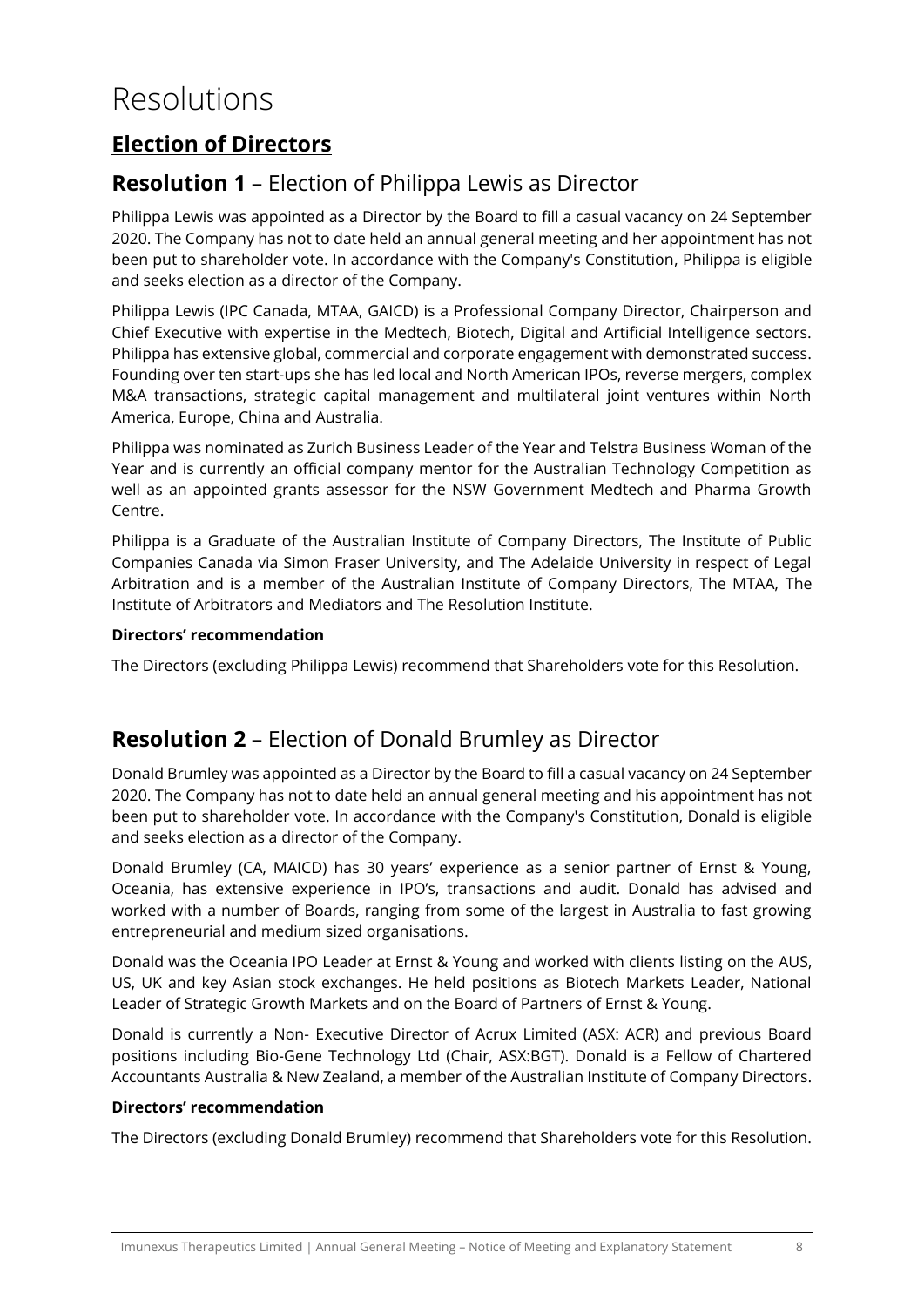## **Resolution 3** – Election of John Gaffney as Director

John Gaffney was appointed as a Director by the Board to fill a casual vacancy on 24 September 2020. The Company has not to date held an annual general meeting and his appointment has not been put to shareholder vote. In accordance with the Company's Constitution, John is eligible and seeks election as a director of the Company.

John Gaffney is an experienced Non-Executive Director with a demonstrated history as a NED in the pharmaceuticals industry and financial technology sector. John is a lawyer with over 30 years of experience with a Master of Laws from Monash University.

John has a compliance and corporate governance background and is experienced in financial services compliance. He also has corporate commercial experience having worked with a major international law firm as a senior lawyer and practised as barrister at the Victorian bar.

John is a Graduate of AICD and is currently a Non-executive Director of Paradigm Biopharmaceuticals Ltd (ASX:PAR). John was previously a director of SelfWealth Ltd (ASX:SWF) and a director of a US - based biotechnology company.

#### **Directors' recommendation**

The Directors (excluding John Gaffney) recommend that Shareholders vote for this Resolution.

### **Appointment of Auditor**

### **Resolution 4** – Appointment of Auditor

Pursuant to section 327C(1) of the Corporations Act 2001 (Cth) BDO were appointed auditors by the Directors, on 31 August 2021, to fill a casual vacancy.

Pursuant to section 327C(2), an auditor appointed to fill a casual vacancy will only hold office until the Company's next annual general meeting, being the Meeting the subject of this Notice. Further, pursuant to section 327B(1)(a), a public company must appoint an auditor at its first AGM.

Pursuant to section 328B of the Corporations Act, the Company received a valid notice of nomination which nominated BDO to be appointed as the new auditor of the Company. A copy of the notice of nomination is set out in Annexure A of this Notice of Meeting.

BDO has provided the Company its written consent to act, subject to Shareholder approval being obtained, as the Company's auditor in accordance with section 328A(1) of the Corporations Act.

Accordingly, under this Resolution, Shareholder approval is being sought to appoint BDO as the auditor of the Company and its controlled entities.

#### **Directors' recommendation**

The Board of Directors recommend that Shareholders vote for this Resolution.

## Enquiries

Shareholders are asked to contact the Company Secretary on [info@imunexus.com](mailto:info@imunexus.com) if they have any queries in respect of the matters set out in these documents.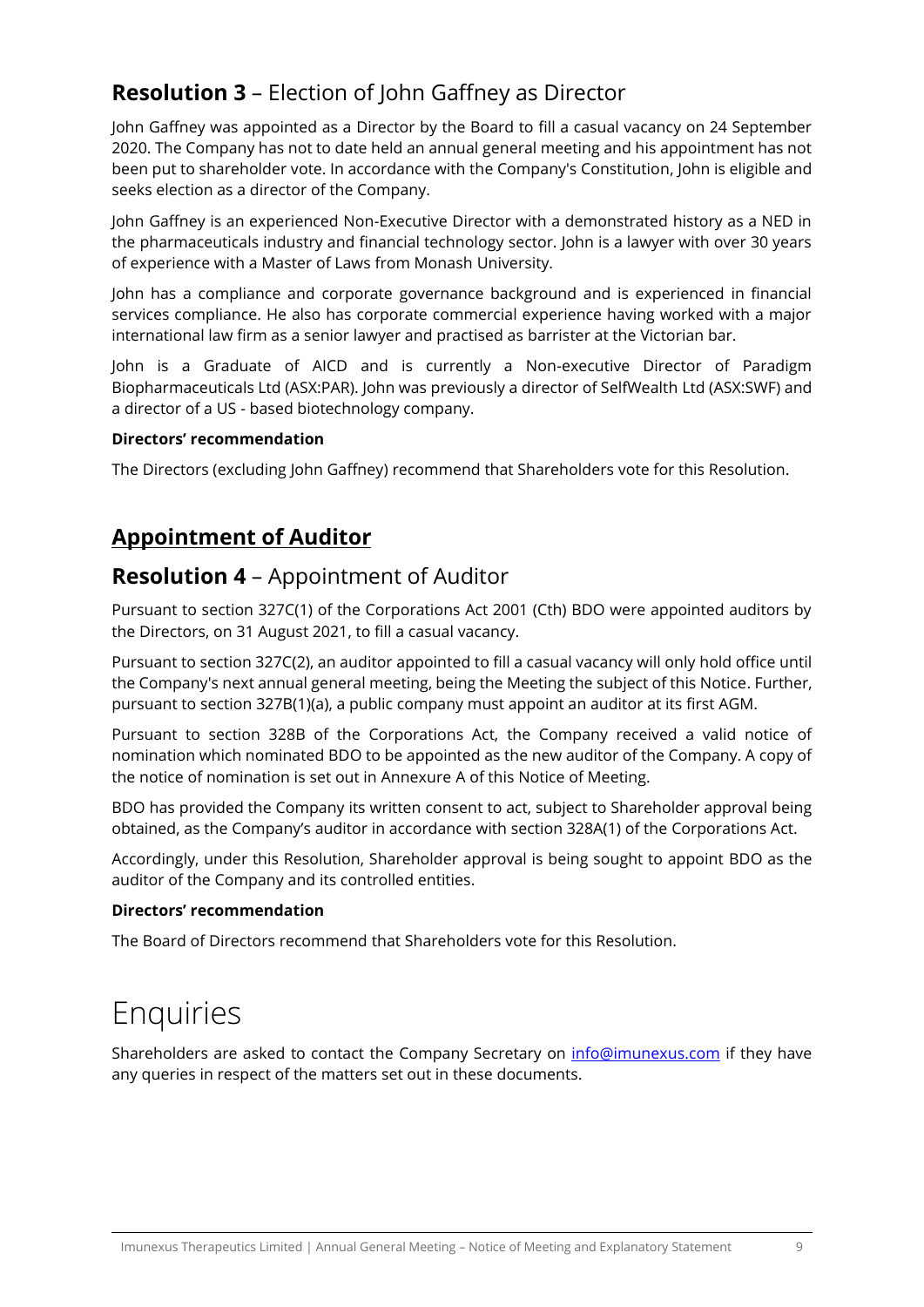# Glossary

**AEST** means Australian Eastern Standard Time as observed in Sydney, New South Wales.

**Annual Financial Report** means the 2021 Annual Report to Shareholders for the period ended 30 June 2021.

**Annual General Meeting** or **AGM** or **Meeting** means an Annual General Meeting of the Company and, unless otherwise indicated, means the meeting of the Company's members convened by this Notice of Meeting.

**ASIC** means Australian Securities and Investment Commission.

**Auditor's Report** means the auditor's report as included in the Annual Financial Report.

**Board** means the current board of Directors of the Company.

**Business Day** means a day on which trading takes place on the stock market of ASX.

**Chair** means the person chairing the Meeting.

**Company** means Imunexus Therapeutics Limited ACN 644 613 445.

**Constitution** means the Company's constitution.

**Corporations Act** means the *Corporations Act 2001* (Cth) as amended or replaced from time to time.

**Director** means a current director of the Company.

**Directors' Report** means the report of Directors as included in the Annual Financial Report.

**Explanatory Statement** means the explanatory statement accompanying this Notice of Meeting.

**Notice of Meeting** or **Notice of Annual General Meeting** means this notice of annual general meeting including the Explanatory Statement.

**Ordinary Resolution** means a resolution that can only be passed if at least 50% of the total votes cast by Shareholders entitled to vote on the resolution are voted in its favour at the meeting.

**Proxy Form** means the proxy form attached to this Notice of Meeting.

**Resolutions** means the resolutions set out in this Notice of Meeting, or any one of them, as the context requires.

**Shareholder** means a holder of a Share.

**Share Registry** means Automic Share Registry.